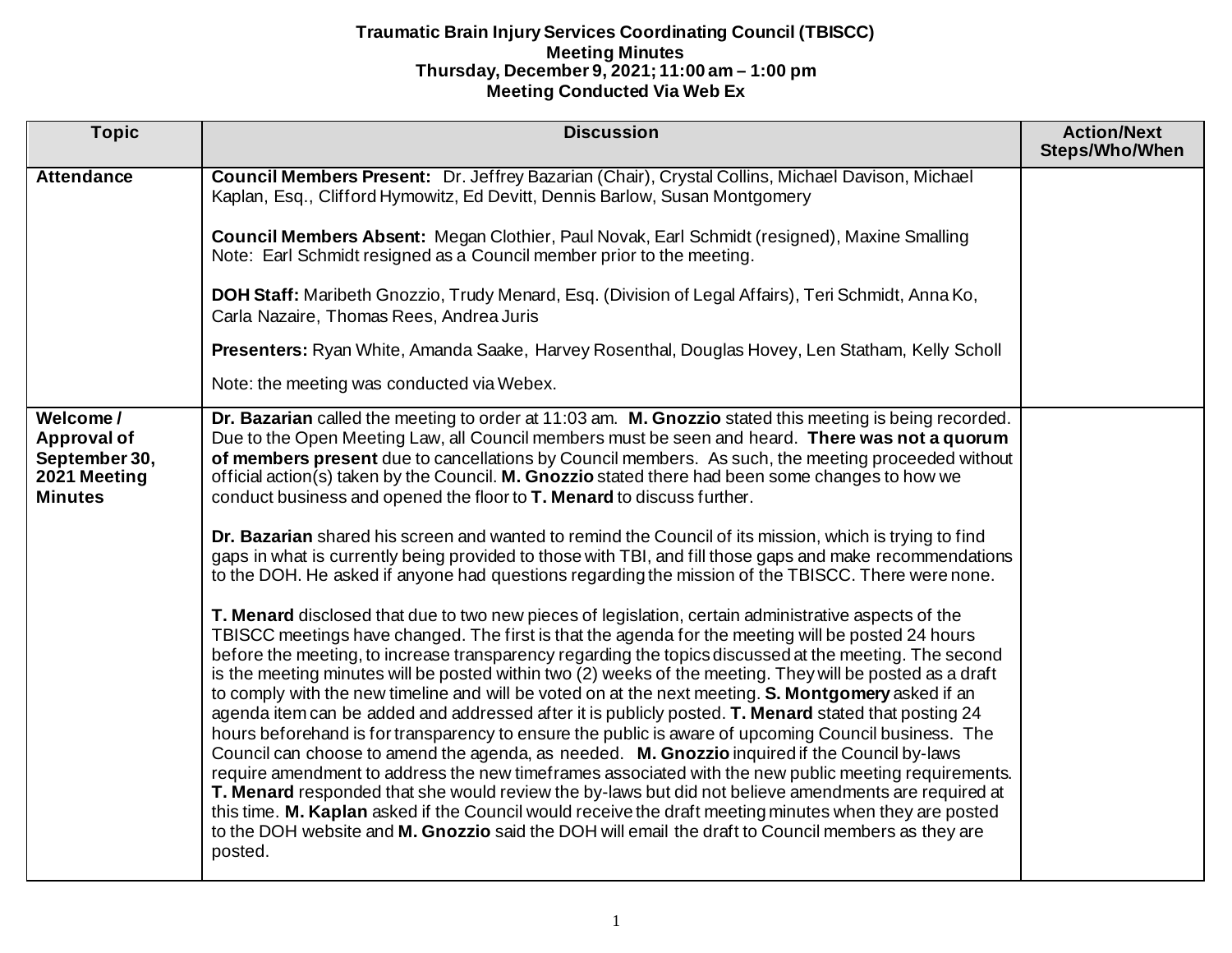|                                                                                                          | <b>INICCITILY CONTRACTER VIA MED EX</b>                                                                                                                                                                                                                                                                                                                                                                                                                                                                                                                                                                                                                                                                                                                                                                                                                                                                                                                                                                                                                                                                                                                                                                                                                                                                                                                                                                                          |  |
|----------------------------------------------------------------------------------------------------------|----------------------------------------------------------------------------------------------------------------------------------------------------------------------------------------------------------------------------------------------------------------------------------------------------------------------------------------------------------------------------------------------------------------------------------------------------------------------------------------------------------------------------------------------------------------------------------------------------------------------------------------------------------------------------------------------------------------------------------------------------------------------------------------------------------------------------------------------------------------------------------------------------------------------------------------------------------------------------------------------------------------------------------------------------------------------------------------------------------------------------------------------------------------------------------------------------------------------------------------------------------------------------------------------------------------------------------------------------------------------------------------------------------------------------------|--|
|                                                                                                          | Dr. Bazarian highlighted that he would like the Council to prioritize three (3) goals/issues for future<br>consideration/action/recommendation by the Council. M. Davison presented that in the past Council<br>members participated in focus groups throughout the state to identify service needs of individuals<br>impacted by TBI. Transportation was identified as a big need, especially in rural regions of the state. The<br>need for housing has now intensified, as well as need for sufficient home care providers. He would like to<br>have the Council consider these issues as a priority. M. Kaplan requested that M. Gnozzio send an<br>updated list of Council members so he can email historical reports he has in his records. M. Gnozzio<br>indicated this would be addressed.                                                                                                                                                                                                                                                                                                                                                                                                                                                                                                                                                                                                                               |  |
|                                                                                                          | Dr. Bazarian circled back to the next agenda item and turned to M. Gnozzio to introduce the first<br>speaker. M. Gnozzio stated the first presenter(s) today are a Person Centered Planning (PCP) group,<br>working with professionals in the field. They are going to share a very active and engaging training<br>initiative so the Council can see activities being provided to professionals, caregivers, and stakeholders<br>across the state, about care planning and the influence of person-centered thinking. A. Juris introduced<br>Ryan White from Public Consulting Group (PCG) the contractor responsible for the program.                                                                                                                                                                                                                                                                                                                                                                                                                                                                                                                                                                                                                                                                                                                                                                                          |  |
| Introduction to<br><b>Person-Centered</b><br><b>Planning and</b><br><b>Thinking</b><br><b>NY Person-</b> | M. Gnozzio began the presentation by highlighting this new training initiative. She discussed that the<br>DOH was able to receive funding through the Money Follows the Person Program (MFP) to work to<br>redesign the professionals'/caregivers'/service recipients' thinking in developing a care plan and ensuring<br>the service recipients are actively involved in the process.                                                                                                                                                                                                                                                                                                                                                                                                                                                                                                                                                                                                                                                                                                                                                                                                                                                                                                                                                                                                                                           |  |
| <b>Centered Planning</b><br><b>Training Project</b>                                                      | R. White introduced himself to the Council and said he works for PCG, who are contracted by the DOH to<br>discuss this PCP training. His PowerPoint presentation commenced with the PCP initiative overview,<br>which included what this Statewide Training Initiative is about and why this work important. R. White<br>discussed the content of the virtual trainings, what training topics are offered, and showed a summary of<br>the different trainings provided, and attendance at the sessions. He presented the demographics of these<br>participants sorting them by job title/role, setting, and various service sectors. R. White indicated the<br>positive impact of the training through an evaluation of their "Virtual Trainings Outcomes." This evaluation<br>showed that "99% of participants answered that the information and tools presented in the training were<br>relevant to them" and that "96% of participants said that they felt more confident in their person-centered<br>skills as a result of the training they attended." Finally, R. White discussed the various learning institutes<br>provided through this training which are Introductory and Advanced. He described the different<br>timeframes for each institute, what is taught in each, and the demographics of the attendees.<br>R. White opened the floor to questions once his presentation had concluded but there were none. M. |  |
|                                                                                                          | Gnozzio thanked Ryan White and Andrea Juris for their efforts in putting together this presentation. She<br>also noted that DOH will post these slides with the meeting information.                                                                                                                                                                                                                                                                                                                                                                                                                                                                                                                                                                                                                                                                                                                                                                                                                                                                                                                                                                                                                                                                                                                                                                                                                                             |  |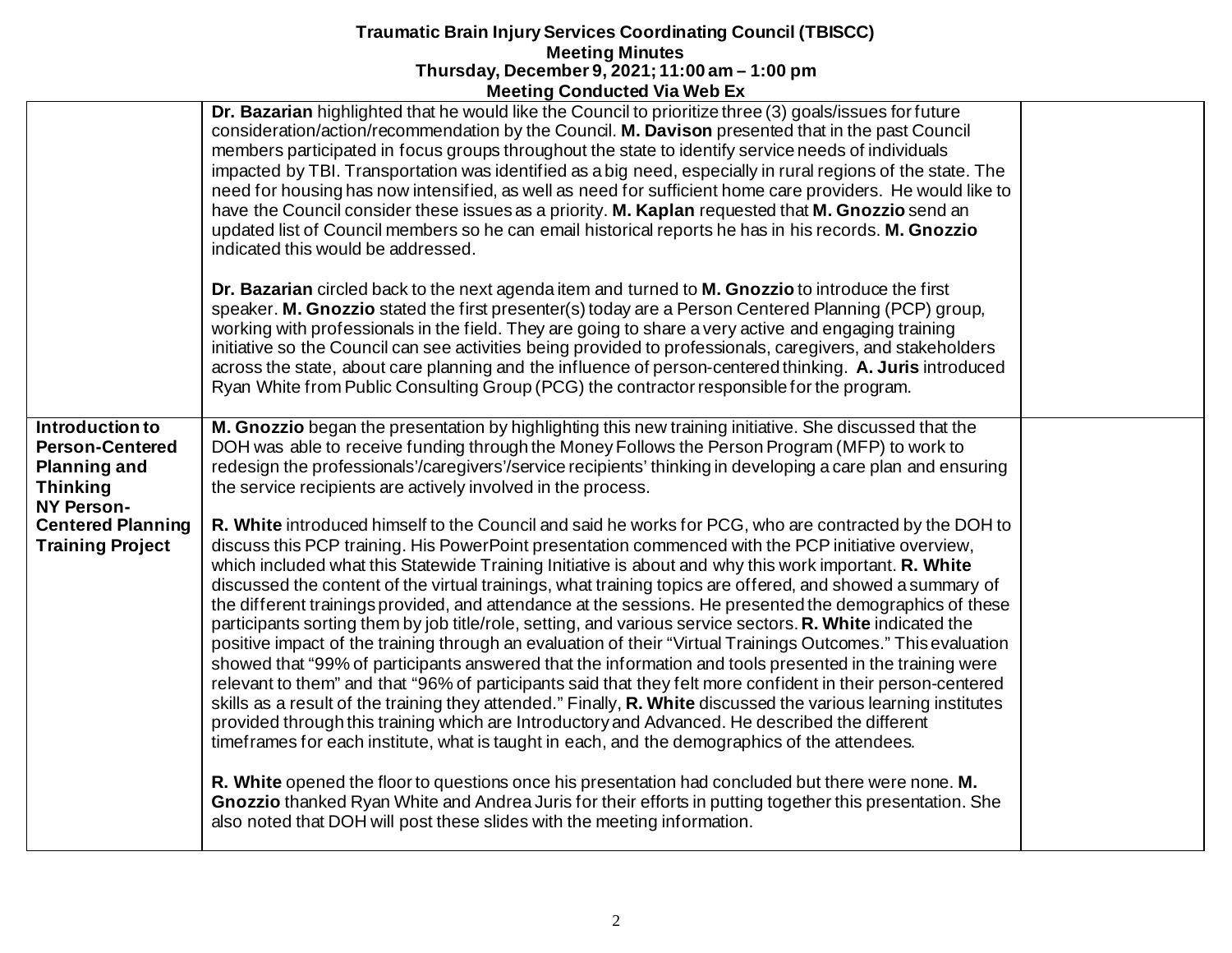|                                                                                                              | 1100                                                                                                                                                                                                                                                                                                                                                                                                                                                                                                                                                                                                                                                                                                                                                                                                                                                                                                                                                                                                                                                                                                                                                                                                                                                                                                                                                                                                                                                                                                                                                                                                                                                                                                                                                                                                                                                                                                                                                                                                                                                                                                                                                                                                                                                                                                                         |  |
|--------------------------------------------------------------------------------------------------------------|------------------------------------------------------------------------------------------------------------------------------------------------------------------------------------------------------------------------------------------------------------------------------------------------------------------------------------------------------------------------------------------------------------------------------------------------------------------------------------------------------------------------------------------------------------------------------------------------------------------------------------------------------------------------------------------------------------------------------------------------------------------------------------------------------------------------------------------------------------------------------------------------------------------------------------------------------------------------------------------------------------------------------------------------------------------------------------------------------------------------------------------------------------------------------------------------------------------------------------------------------------------------------------------------------------------------------------------------------------------------------------------------------------------------------------------------------------------------------------------------------------------------------------------------------------------------------------------------------------------------------------------------------------------------------------------------------------------------------------------------------------------------------------------------------------------------------------------------------------------------------------------------------------------------------------------------------------------------------------------------------------------------------------------------------------------------------------------------------------------------------------------------------------------------------------------------------------------------------------------------------------------------------------------------------------------------------|--|
| Introduction to the<br><b>Most Integrated</b><br><b>Setting</b><br>Coordinating<br><b>Council</b><br>(MISCC) | H. Rosenthal from MISCC introduced himself and the mission of MISCC. He stated that since 2002<br>they have been working to help individuals reside and lead successful lives in the community.<br>D. Hovey started the PowerPoint presentation, giving a background on how the Americans with<br>Disabilities Act (1990) and the Olmstead Decision impacted the lives of individuals with disabilities. He<br>discussed how New York State's Olmstead Implementation Plan (2013) focused on four major areas:<br>housing, employment, transportation, and community engagement. This plan is in line with the MISCC<br>mission which is to ensure people of all ages with intellectual, physical, mental, and developmental<br>disabilities are receiving care in a setting fitting the individual's needs. L. Statham explained that the<br>MISCC has four subcommittees: The Community Services and Supports Committee,<br>Deinstitutionalization, Employment, and The State Plan Update Committee. He detailed the<br>recommendations of each committee, and suggestions for implementation of each recommendation. H.<br>Rosenthal indicated that the need for data appears to be consistent throughout the service system.<br>Recommendations will be made by the sub-committees and brought to the Governor. He reviewed plans<br>in both Minnesota and New Jersey, and the success of their programs. He closed the presentation by<br>informing the council of their next MISCC meeting on 2/02/2022 and opened the floor to questions.<br>C. Hymowitz commented that he would like to see more public engagement and an expansion to the<br>committees offered. H. Rosenthal said he would investigate further and attempt to collaborate with the<br>TBISCC. C. Hymowitz asked Dr. Bazarian if he sees future collaboration between the TBISCC and<br>MISCC. Dr. Bazarian responded that he does once the TBISCC has clearly established its own goals<br>and recommendations. M. Kaplan agreed that he sees both Councils working together in the future, since<br>they do have an overlap, but not until the TBISCC focuses on specific issues. S. Montgomery noted that<br>the subcommittees associated with the MISCC are different from the TBISCC and it may require more<br>coordination of goals/efforts. |  |
| <b>Member Updates</b>                                                                                        | M. Gnozzio reviewed the proposed the 2022 TBISCC meeting dates. Those dates are: 3/24/2022,<br>6/23/2022, 9/22/2022 and 12/15/2022. No Council members presented any objections to these dates at<br>this time. M. Kaplan shared news that 75 Iraq veterans were awarded purple hearts that were previously<br>denied by the prior administration. D. Barlow expressed that he will be sharing Minnesota's data, from<br>the MISCC presentation, to his manager in an attempt to secure comparable information for New York<br>State. M. Gnozzio indicated that staff for the Council are making some progress with contacts regarding<br>general TBI data statewide. New information: the TBI Waiver renewal will be at the start of the new year.<br>The DOH will be scheduling public meetings to discuss proposed changes to the waiver application and<br>related services. M. Gnozzio concluded the updates, reminding the council that there will be two meeting<br>minutes to vote on at the next meeting as today's meeting did not have a quorum.                                                                                                                                                                                                                                                                                                                                                                                                                                                                                                                                                                                                                                                                                                                                                                                                                                                                                                                                                                                                                                                                                                                                                                                                                                                                  |  |
| <b>Public Comment</b>                                                                                        | No public comments.                                                                                                                                                                                                                                                                                                                                                                                                                                                                                                                                                                                                                                                                                                                                                                                                                                                                                                                                                                                                                                                                                                                                                                                                                                                                                                                                                                                                                                                                                                                                                                                                                                                                                                                                                                                                                                                                                                                                                                                                                                                                                                                                                                                                                                                                                                          |  |
|                                                                                                              |                                                                                                                                                                                                                                                                                                                                                                                                                                                                                                                                                                                                                                                                                                                                                                                                                                                                                                                                                                                                                                                                                                                                                                                                                                                                                                                                                                                                                                                                                                                                                                                                                                                                                                                                                                                                                                                                                                                                                                                                                                                                                                                                                                                                                                                                                                                              |  |